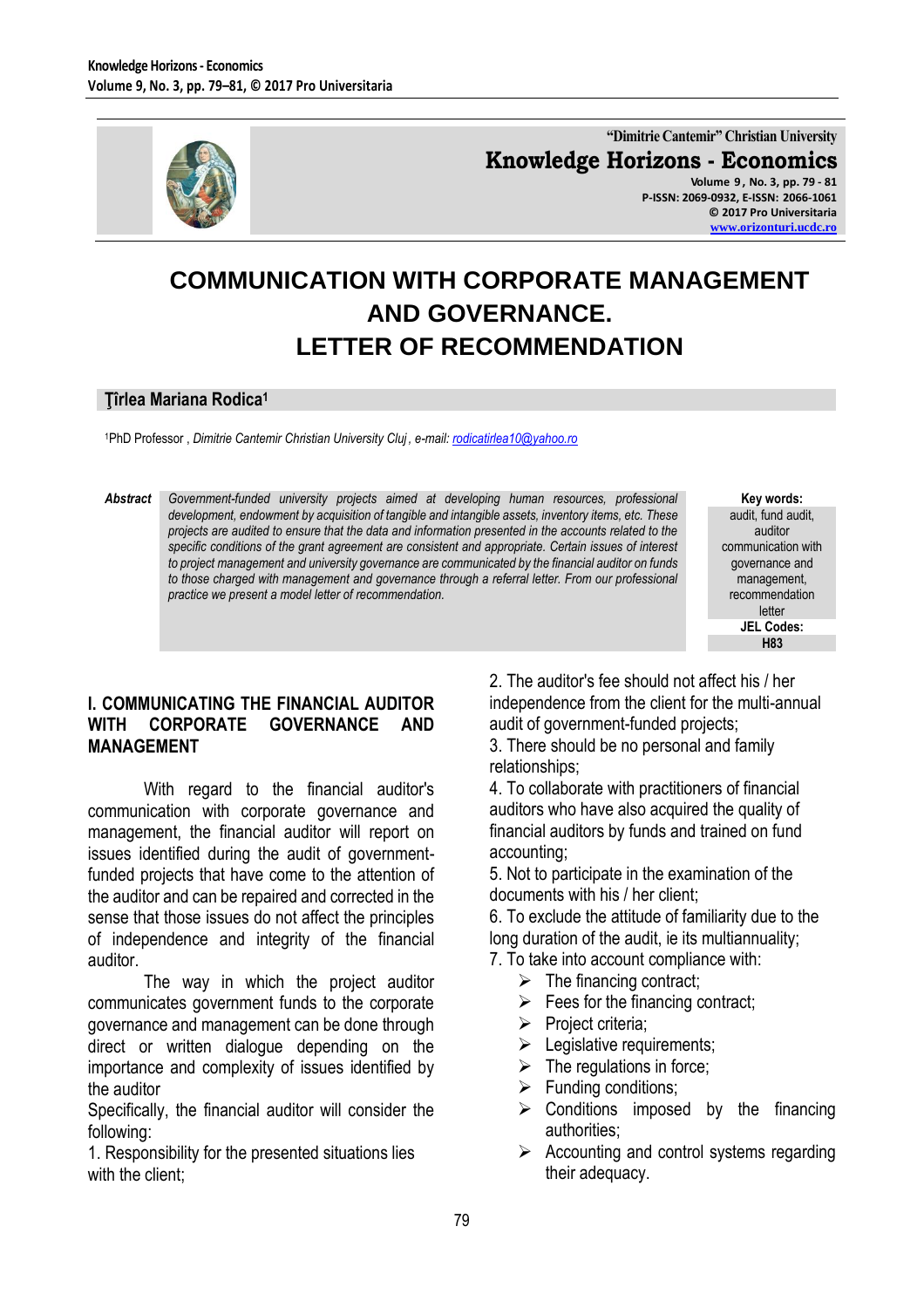#### **I. Model Letter of Recommendation**

Referring to the issues identified in the audited projects, we present a model Letter of Recommendation for Corporate Governance and Governance:

# **LETTER OF RECOMMENDATION**

"Financial Audit Firm on Q10 Funds", performs financial audit services for "Q10 University", according to the Financial Audit Service Contract no. W Y / ZL / 20XX, in order to express an opinion on the cost of the project, ie whether they offer a true and fair view in all material respects.

The opinion of the financial auditor was prepared on the basis of the financial audit standards and the audit procedures developed in this respect, which implied the examination, based on tests, of the evidence on the values and disclosures in the financial statements.

This recommendation letter is provided in connection with the audit of your governmentfunded project at your institution, project titled: X, Based on the examinations, the audit of the project with government funding, we appreciate that:

- 1. Throughout the audit, we have been communicated and collaborated with project management representatives, corporate governance and department managers who presented us with reports, situations, records, documentation and other information required for fund auditing;
- 2. The duration of the scope of the audit exceeds one calendar year, a fiscal year, which requires the following works:
	- Highlighting separately the goods acquired through the project by highlighting in analytical accounts for projects;
- Preparation of a file with certified copies of the supporting documents for the project;
- Monthly (periodic) management reports;
- Monthly reports related to scientific publications made in specialized and quoted magazines;
- Periodic reports for the exposure of research results;
- Monthly (periodic) reports of the persons involved in the project;
- Discreet accounting system in the university's accountancy for projects.
- 3. A separate project accounting system involves the inclusion and maintenance of appropriate accounting records and internal control, the selection and application of accounting policies and the supervision of asset safety and at the level of the university.
- 4. Regarding tangible fixed assets, we appreciate that it is necessary beside the receipt note, the consumer bill and taking pictures of them and the place where they are located;
- 5. In respect of tangible fixed assets of the nature of buildings, buildings subject to experiments and suffering deformations and alterations, we consider that it is necessary to take pictures of them, both before and after the completion of the experiments.
- 6. The recommendations made by the commercial financial auditing company "Q10 Financial Audit Company" are pertinent based on technical and experience capacity, proven in the provision of financial audit services and in giving the pertinent and responsible opinion.